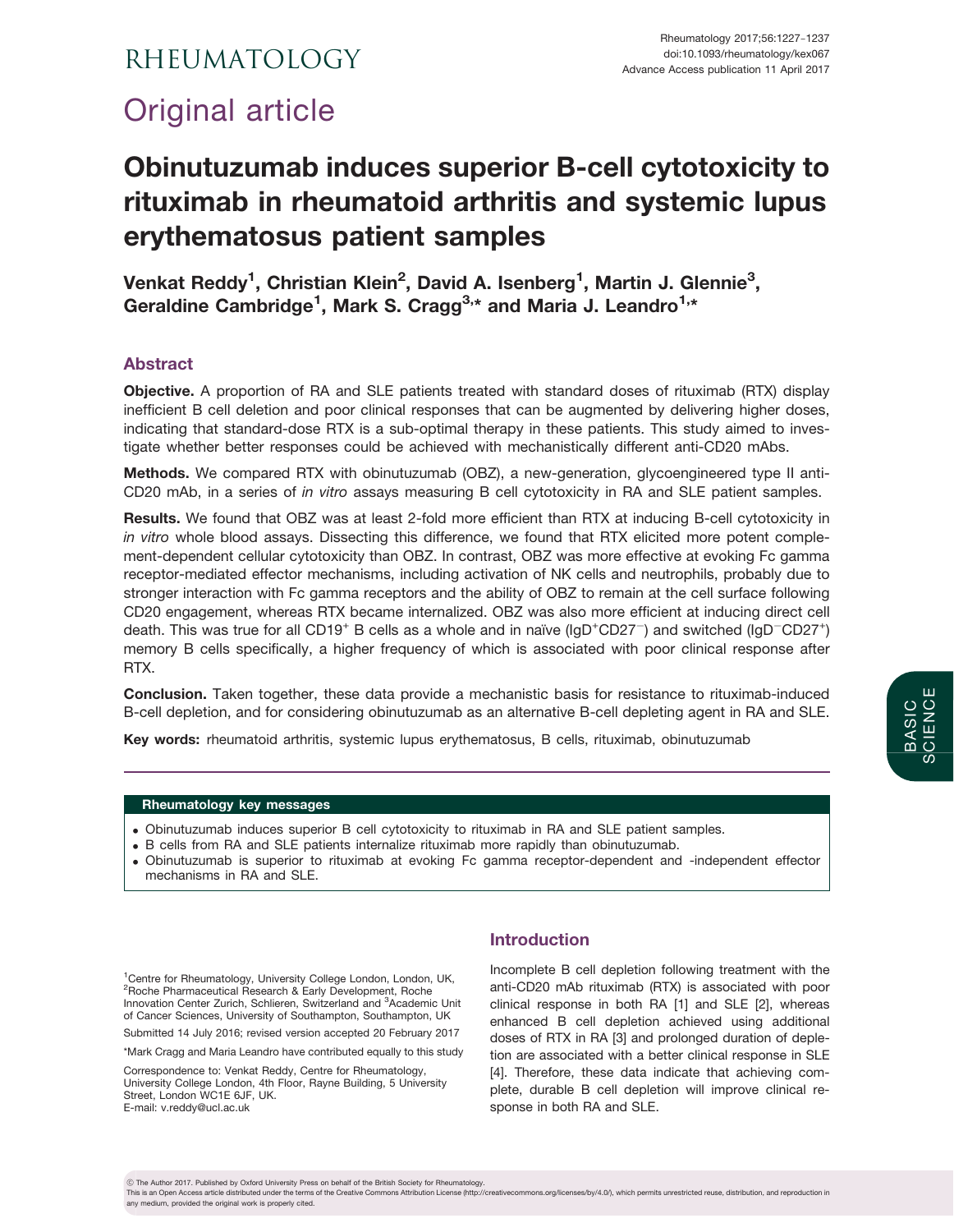B cell subpopulations may be defined as naïve (IgD<sup>+</sup>CD27<sup>-</sup>), unswitched memory cells (IgD<sup>+</sup>CD27<sup>+</sup>), switched memory cells (IgD<sup>-</sup>CD27<sup>+</sup>) and double negative (DN) cells (IgD<sup>-</sup>CD27<sup>-</sup>). Poor clinical response to RTX in both RA and SLE is associated with a higher number and/ or frequency of CD27<sup>+</sup> memory cells [\[1](#page-9-0), [2](#page-9-0), [5\]](#page-9-0) and also with DN B cells in RA [\[5\]](#page-9-0), suggesting that resistance to depletion of different B cell subpopulations is clinically relevant [[6](#page-9-0)]. Further, a greater frequency of IgD<sup>-</sup>CD27<sup>+</sup> switched memory cells and DN cells, but not IgD<sup>+</sup>CD27<sup>-</sup> naïve or IgD+ CD27<sup>+</sup> unswitched memory cells, was detectable in peripheral blood of patients 4 weeks after a single low dose of RTX (500 mg), prior to organ transplantation. In contrast, B cell composition in lymph nodes and spleen [[7](#page-9-0)] revealed the presence of IgD<sup>+</sup>CD27<sup>-</sup> naïve and IgD+ CD27<sup>+</sup> unswitched memory cells [\[8](#page-9-0), [9\]](#page-9-0), despite opsonization with RTX [\[8, 9](#page-9-0)], which suggests that in lymph nodes depletion by RTX was compromised. Collectively, these findings suggest that RTX depletes naïve cells and IgD<sup>+</sup>CD27<sup>+</sup> unswitched memory cells more efficiently than IgD<sup>-</sup>CD27<sup>+</sup> switched memory cells and DN cells, particularly in lymphoid tissues [[10](#page-9-0)].

Anti-CD20 mAbs evoke distinct cytotoxic mechanisms: complement-dependent cellular cytotoxicity (CDC), Fc gamma receptor (Fc $\gamma$ R)-mediated depletion through cellular effectors including antibody-dependent cellular cytotoxicity (ADCC) and antibody-dependent cellular phagocytosis, and direct cell death (DCD). Good clinical response to rituximab in both RA [[11\]](#page-9-0) and SLE [[12](#page-9-0)] is associated with the higher affinity 158 V polymorphism in CD16a (Fc $\gamma$ RIIIa) suggesting that Fc $\gamma$ R-mediated mechanisms are important for B cell depletion. Moreover, SLEassociated defects in complement [\[13](#page-9-0)], NK cells [\[14, 15](#page-9-0)] and neutrophils [\[16\]](#page-9-0) and acquired defects in phagocytosis [[16](#page-9-0)-[18](#page-9-0)] may impact the efficiency of anti-CD20 mAbs [[19](#page-9-0)].

Anti-CD20 mAbs can be categorized as types I and II. Type I anti-CD20 mAbs, such as RTX, redistribute CD20 into lipid rafts, a property that facilitates clustering and complement activation, but also mAb internalization, which is partly driven by cis-mediated engagement of  $Fc\gamma$ RIIb [[20](#page-9-0), [21\]](#page-9-0), reducing surface accessible mAb for engagement with  $Fe\gamma$ R on effector cells [\[22](#page-9-0)] such as NK cells, neutrophils and macrophages [\[23](#page-9-0)]. Type II mAbs such as obinutuzumab (OBZ, GA101) do not undergo efficient redistribution, clustering or internalization. Accordingly, in follicular and mantle cell lymphoma high target cell expression of  $Fc\gamma$ RIIb was shown to be associated with poor clinical response to RTX [\[20](#page-9-0), [24\]](#page-9-0).

Other type I mAbs, ofatumumab and ocrelizumab, have been used in clinical trial settings in RA and/or SLE, respectively [[25,](#page-9-0) [26\]](#page-10-0). To date, no type II mAb has been used in these diseases. However, OBZ has been used in chronic lymphocytic leukaemia and shown to be more effective than RTX [\[27\]](#page-10-0). OBZ has also been glycoengineered with an afucosylated Fc facilitating enhanced affinity for CD16a [[28](#page-10-0)], which is the basis of its superior potency in NK-mediated ADCC [[29](#page-10-0)] and antibody-dependent cellular phagocytosis [\[30\]](#page-10-0). Therefore, data on the pre-clinical activity of RTX and OBZ in RA and SLE would be of clear

clinical importance to understanding whether OBZ may at least partly overcome autoimmune disease-related resistance mechanisms.

Our previous work showed that internalization of RTX compromised its ability to delete B cells in vitro and that glycosylated OBZ was superior to RTX in whole blood B cell depletion assays in both RA and SLE [\[31](#page-10-0)]. Here, we compared the ability of RTX and OBZ to evoke different effector mechanisms and delete target B cells from patients with RA and SLE. We show that OBZ is at least 2-fold more efficient than RTX at inducing cytotoxicity of these B cells, that it internalizes less rapidly than RTX from the autoimmune B cells, and that it is less efficient than RTX at recruiting complement, but significantly more potent at evoking FcyR-mediated activation of NK cells and neutrophils as well as  $Fc\gamma R$ -independent direct cell death. We also show that IgD<sup>-</sup>CD27<sup>+</sup> switched memory cells and DN cells express significantly lower levels of CD20 than IgD<sup>+</sup>CD27<sup>+</sup> unswitched memory cells, potentially contributing to their apparent resistance to RTXinduced depletion.

## Methods

All participants of this study provided consent according to the Declaration of Helsinki and this study was approved by the National Research Ethics Service committee, London-Bentham. All patients with RA satisfied the ACR/EULAR classification criteria [[32](#page-10-0)] and all patients with SLE met the ACR classification criteria [\[33\]](#page-10-0). The patient demographics are shown in the [supplementary](http://rheumatology.oxfordjournals.org/lookup/suppl/doi:10.1093/rheumatology/kex067/-/DC1) [Tables S1 and S2,](http://rheumatology.oxfordjournals.org/lookup/suppl/doi:10.1093/rheumatology/kex067/-/DC1) available at Rheumatology Online.

#### Antibodies and reagents

Anti-CD20 mAbs used in the studies include RTX, OBZ and non-glycoengineered, wild-type glycosylated OBZ  $(OBZ<sub>Glv</sub>)$  and in some experiments OBZ with a mutated Fc portion (P329G LALA) that does not engage any Fcmediated effector functions [[34\]](#page-10-0) (OBZ-PG LALA). Roche Innovation Center Zürich, Switzerland generated all anti-CD20 mAbs except RTX, which was a kind gift from the pharmacy of University College Hospital, UK, and AT10 (Fc $\gamma$ RII antagonist) [\[35\]](#page-10-0) was produced in-house.

#### Flow cytometry and B cell isolation

Fluorochrome-conjugated mAbs anti-CD3 (phycoerythrin (PE)-Cy7), anti-CD15 (FITC): anti-CD16 (allophycoyanin), anti-CD19 (Alexa Fluor 700), anti-CD45 (PE), anti-CD56 (PE), anti-CD107a (Brilliant Violet 421), anti-CD11b (PE) and anti-CD62L (allophycoyanin), and propidium iodide (PI) and annexin V (Av) (FITC) were obtained from BD Biosciences (Oxford, UK) and Biolegend, London, UK. In addition to forward- and side-scatter characteristics, we identified B cells as CD19<sup>+</sup>, T cells as CD3<sup>+</sup>, NK cells as  $CD3-56$ <sup>+</sup> and neutrophils as  $CD15$ <sup>+</sup> by flow cytometry using a Becton Dickinson LSR Fortessa cell analyzer. Peripheral blood mononuclear cells were separated from whole blood by Ficoll-Hypaque density gradient and B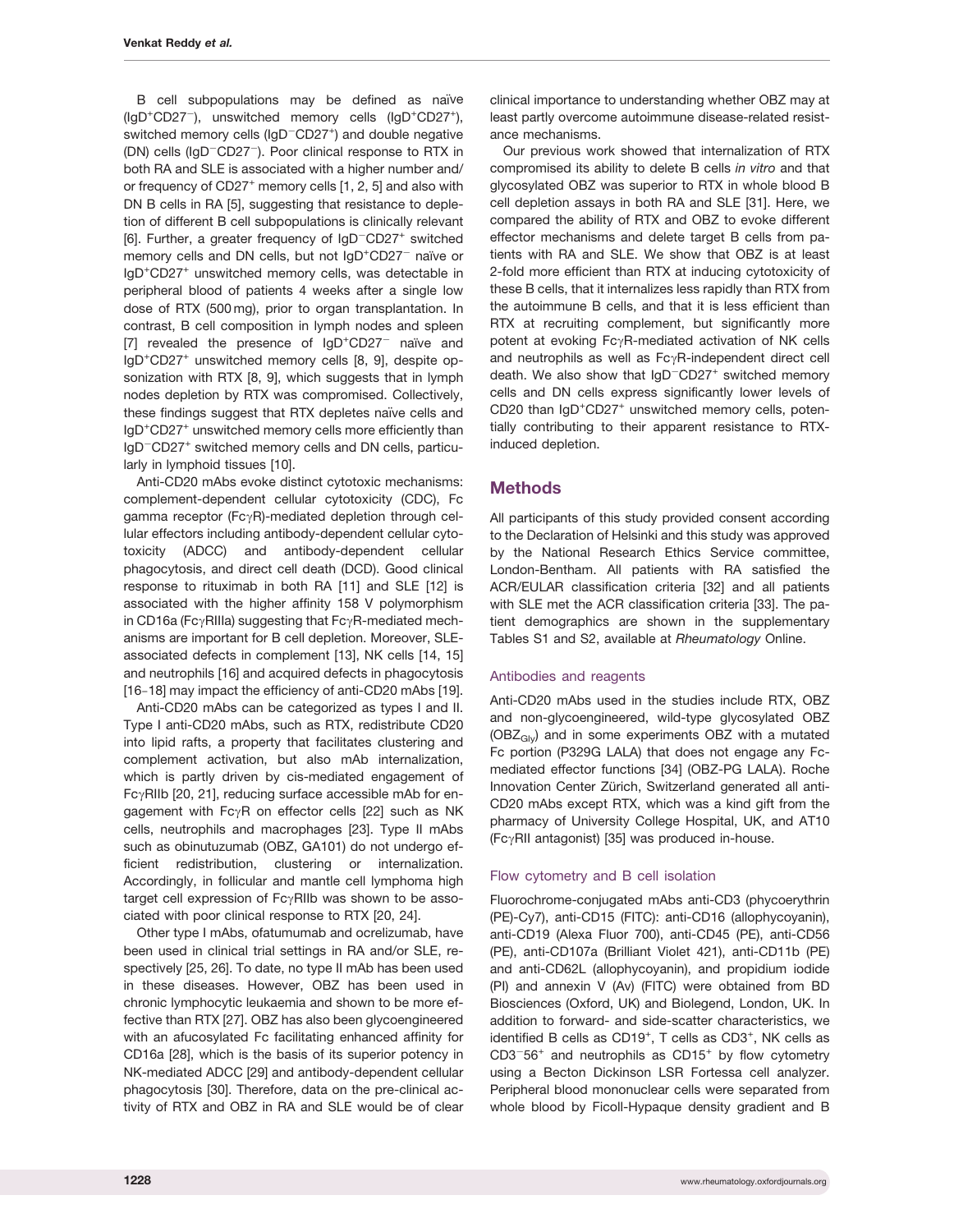cells were isolated using EasySep Human B Cell Enrichment Kit (Stemcell Technologies, Cambridge, UK).

#### Whole blood B cell depletion assays

Briefly, 300 µl of freshly drawn whole blood anti-coagulated with heparin was incubated with or without mAbs at 1  $\mu$ g/ml for 24 h at 37 °C and 5% CO<sub>2</sub> before analysing with a flow cytometer, as described previously [\[31\]](#page-10-0). The percentage B cell depletion was calculated from the proportion of B cells to T cells remaining after treatment and defined as the cytotoxicity index (CTI) as described previously [\[28, 31](#page-10-0)].

#### Surface fluorescence-quenching assays

Surface fluorescence-quenching assays were performed as described previously [[23](#page-9-0), [31](#page-10-0)] to assess internalization of mAbs by B cells. Isolated B cells were incubated for 6 h with Alexa-488 conjugated mAbs at a concentration of  $5 \mu g/ml$  before analysing by flow cytometry.

#### CDC cytotoxicity assays

CDC assays were performed as previously described [[36](#page-10-0)]. Isolated B cells were incubated with mAbs at a concentration of 10  $\mu$ g/ml for 30 min at 37 °C and 5% CO<sub>2</sub> stained with anti-CD19, Av and PI and the frequency of CD19<sup>+</sup>Av<sup>+</sup>PI<sup>+</sup> cells assessed by flow cytometry. We used freshly collected normal healthy human serum as a source of complement and part of the serum was heat inactivated at 56 $\degree$ C for 30 min to produce heat inactivated serum (HIS). The ability of mAbs to induce CDC was assessed by the relative frequency of CD19<sup>+</sup>Av<sup>+</sup>PI<sup>+</sup> cells in samples incubated either with normal healthy serum or with HIS.

#### Direct cell death

Isolated B cells were incubated in RPMI supplemented with 10% heat inactivated fetal calf serum with or without mAbs at a concentration of 10  $\mu$ g/ml for 6 h at 37 °C and 5% CO<sub>2</sub> and stained and analysed as for CDC. The frequency of CD19<sup>+</sup>Av<sup>+</sup> cells in samples incubated with mAbs compared with samples incubated without mAbs represented the ability of mAbs to induce DCD.

#### NK cell degranulation assays

NK cell degranulation was assessed using samples from the whole blood B cell depletion assay by measuring the expression of CD107a or lysosome associated membrane protein 1, which is up-regulated upon activation of NK cells and correlates with NK cell mediated ADCC [[37, 38](#page-10-0)]. The extent of CD16a loss was also used as an indirect measure of NK cell activation [[39](#page-10-0), [40\]](#page-10-0).

#### Neutrophil activation assays

We assessed neutrophil activation in the whole blood assay by measuring increases in the mean fluorescent intensity (MFI) of CD11b or decreases in MFI of CD62L on CD15<sup>+</sup> neutrophils by flow cytometry [\[41, 42](#page-10-0)] in samples incubated with mAbs compared with samples incubated without mAbs.

#### Statistical analysis

Data were analysed using Prism version 5.0 (GraphPad Software, La Jolla, CA, USA). The Mann-Whitney test or Wilcoxon's matched-pairs signed rank test was used to compare groups as appropriate. Spearman's correlation coefficient was used to analyse for correlation.

## **Results**

## Type II mAbs are more efficient than type I at inducing B cell cytotoxicity

To assess the effect of types I and II mAbs on B cell cytotoxicity in RA and SLE samples, whole blood B cell depletion assays were performed as described previously [[31](#page-10-0)] ([supplementary Fig. S1](http://rheumatology.oxfordjournals.org/lookup/suppl/doi:10.1093/rheumatology/kex067/-/DC1), available at Rheumatology Online). OBZ was >2-fold more efficient than RTX at deleting B cells from patients with RA  $(n=31)$  and SLE  $(n=34)$  and both non-glycomodified OBZ<sub>Gly</sub> and OBZ were more efficient than RTX, in all samples tested (Fig. 1A and [supplementary Table S3,](http://rheumatology.oxfordjournals.org/lookup/suppl/doi:10.1093/rheumatology/kex067/-/DC1) available at Rheumatology Online). In both RA and SLE, the median CTI of OBZ was significantly greater than the CTI of  $OBZ<sub>GIV</sub>$  and RTX. The CTI of  $OBZ<sub>GIV</sub>$  was significantly higher than the CTI of RTX in both RA and SLE. In RA, the median (interquartile range) CTI of RTX,  $O B Z<sub>G</sub>$  and OBZ was 29 (13-50), 60 (47-70) and 67 (60-77), respectively, and in SLE was 19 (11-39), 40 (31-53) and 59 (52-70), respectively. Both type II anti-CD20 mAbs, OBZ<sub>Gly</sub> and OBZ, demonstrated superior efficiency of B cell cytotoxicity to the type I anti-CD20 mAb, RTX, in all individual samples from patients with RA and SLE (data not shown).

There were no significant correlations between CTI of RTX or CTI of OBZ and patient's age, serum complement and/or IgA levels in samples from patients with SLE (data not shown).

Thus, in both RA and SLE, there was a hierarchy of mAb-induced B cell depletion:  $RTX < OBZ<sub>Glv</sub> < OBZ$ . The superior efficiency of OBZ<sub>Gly</sub> (having a non-glycomodified Fc similar to RTX) suggests that its type II nature accounts for the difference between the two types of mAbs in the efficiency of B cell depletion in the whole blood assay, whereas the increased efficiency of OBZ compared with  $OBZ<sub>Gly</sub>$  is attributable to afucosylation of the Fc portion.

## B-cells internalize RTX more rapidly than OBZ

RTX was internalized more extensively than OBZ after 6 h of incubation with a median (range) percentage of surface accessible RTX vs OBZ of 55 (51-57) vs 83 (81-84), respectively, in RA (n = 5) and 60 (49-77) vs 76 (70-80), respectively, in SLE ( $n = 8$ ) (Fig. 1B). Internalization of RTX and, to a smaller extent, OBZ, was partially inhibited in the presence of the Fc $\gamma$ RII-blocking mAb AT10 (Fig. 1B), similar to our previous observations using a non-glycomodified type II antibody variant [\[31](#page-10-0)].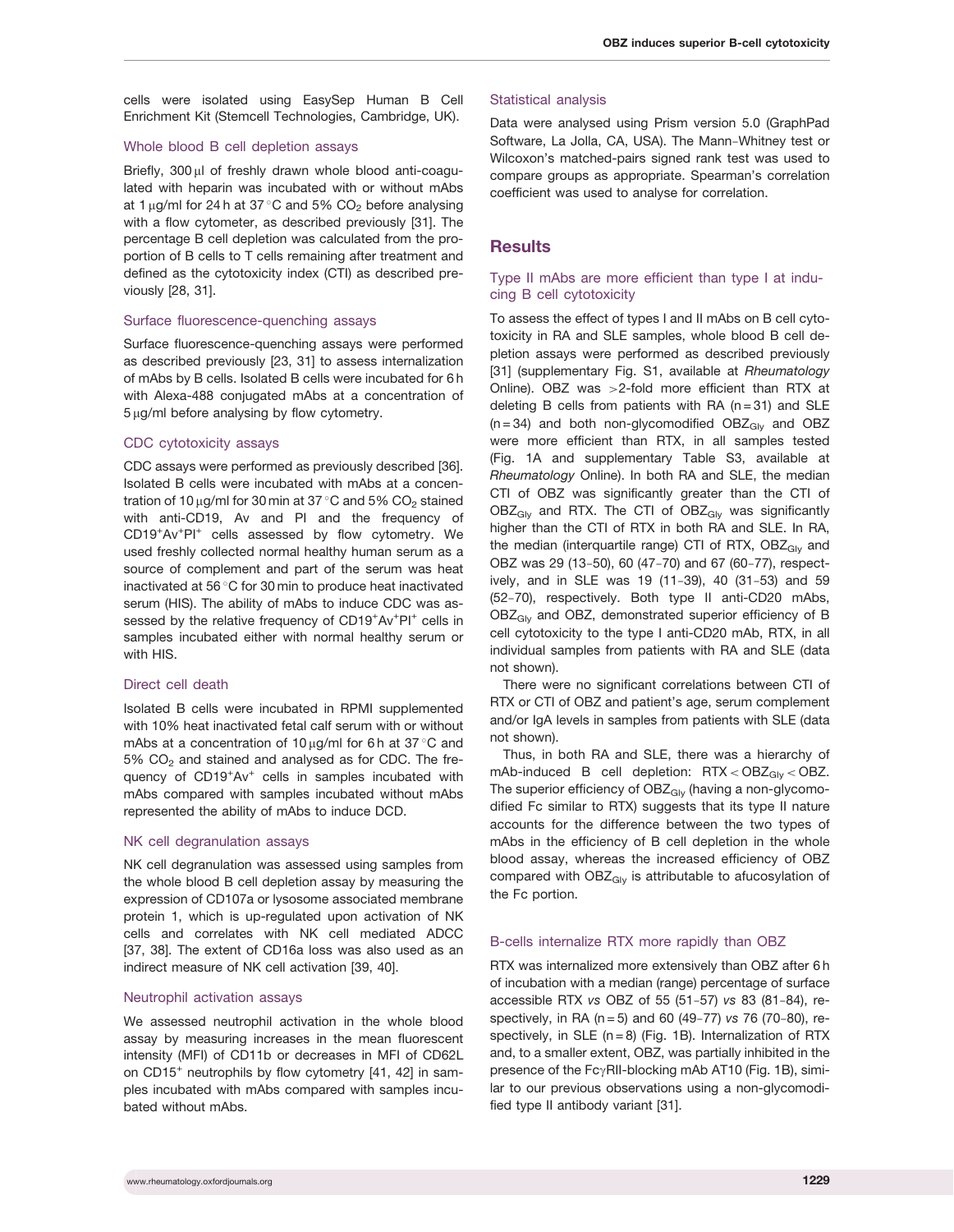FIG. 1 Whole blood B cell depletion, internalization and CDC elicited by anti-CD20 mAbs in RA and SLE patient samples



(A) Whole blood B-cell depletion in samples from patients with RA ( $n = 31$ ) and SLE ( $n = 34$ ). The horizontal line in the box represents the median, the box represents the interquartile range and the whiskers represent the range. (B) Surface fluorescence-quenching assay in RA (n = 5) and SLE (n = 8) samples with or without prior incubation with anti-Fc $\gamma$ RII blocking mAb, AT10. (C) The frequency of lysed CD19<sup>+</sup>Av<sup>+</sup>PI<sup>+</sup> B cells in SLE (n = 9) samples. (D) The fold increase in samples incubated with normal healthy serum (NHS) vs heat inactivated serum (HIS).  $*P < 0.05$ ;  $*P < 0.005$ ; \*\*\*P < 0.0001; and NS, not significant.  $OBE<sub>Giv</sub>$ , obinutuzumab with glycosylated Fc; OBZ, obinutuzumab.

## RTX is more efficient than OBZ at inducing CDC cytotoxicity

The frequency of lysed B cells (CD19<sup>+</sup>Av<sup>+</sup>PI<sup>+</sup>) was significantly greater in samples incubated with RTX in the presence of normal healthy serum compared with HIS ([supplementary Fig. S2](http://rheumatology.oxfordjournals.org/lookup/suppl/doi:10.1093/rheumatology/kex067/-/DC1), available at Rheumatology Online) with a median (range) difference of 10.9% (8.1-21%) whereas the difference for OBZ was 4.8% (0.9-6.5%) (Fig. 1C). The mean (S.D.) fold increase in lysed cells in samples incubated with normal healthy serum vs HIS was 1.9 (0.5) and 1.2 (0.2) for RTX and OBZ, respectively (Fig. 1D). Thus, RTX was superior to OBZ at evoking CDC.

#### OBZ is more efficient than RTX at activating NK cells

The ability of the mAbs to induce NK cell activation in the whole blood B cell depletion assay, shown in Fig. 2, allowed assessment of NK cell degranulation (CD107a increase) relative to expression of CD16a. The highest proportion of CD107a<sup>+</sup> NK (CD3<sup>-</sup>CD56<sup>+</sup>) cells was seen in the CD56<sup>+</sup>CD16<sup>-</sup> fraction (Fig. 2) suggesting that

degranulating NK cells had down-regulated CD16, as previously reported [[39](#page-10-0)].

In equivalent assays comparing RTX and OBZ, after 24 h of incubation in the absence of mAbs, there was no significant difference in the frequency of NK cells, CD107a+ NK cells, CD16<sup>+</sup> NK cells or B cells between patients with RA  $(n=18)$  and SLE  $(n=23)$  (Fig. 3A). However, in both RA and SLE, the median (range) frequency of CD3<sup>-</sup>CD56<sup>+</sup>CD107a<sup>+</sup> activated NK cells was significantly higher in samples incubated with OBZ compared with RTX, 5.1% (1.9-22%) vs 2.8% (0.3-14%) and 5.5% (0.6-12%) vs 4.3% (1.2-8.9%), respectively, and the median (range) frequency of CD16<sup>+</sup> NK cells was significantly lower, 69% (36-94%) vs 89% (83-97%) and 66% (42-91%) vs 84% (61-95%), respectively (Fig. 3B). Also, there was a significantly higher fold-increase in the frequency of CD3<sup>-</sup>CD56<sup>+</sup>CD107a<sup>+</sup> NK cells in samples incubated with OBZ compared with RTX in SLE (Fig. 3B).

NK cell activation, as assessed by either gain of CD107a or loss of CD16, or the fold increase in the frequency of CD3<sup>-</sup>CD56<sup>+</sup>CD107a<sup>+</sup> NK cells was greater in RA compared with SLE (Fig. 3B). NK cell activation, as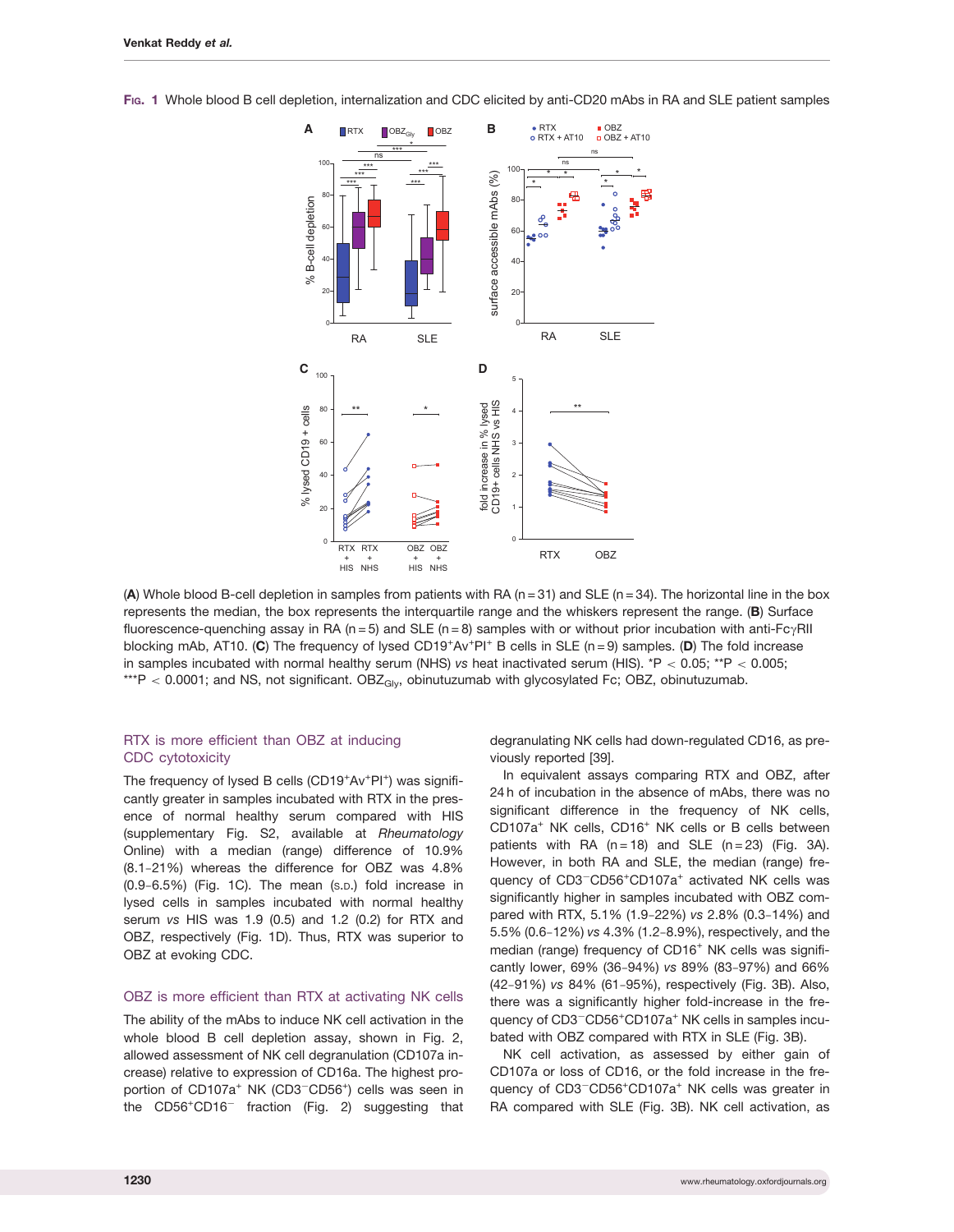

FIG. 2 NK cell degranulation assay: relationship between NK cell expression of CD107a and CD16

Flow cytometry-gating strategy to assess NK cell degranulation. Whole blood samples were incubated with or without mAbs for 24 h before analysing by flow cytometry. NK cells were identified based on forward- and side-scatter characteristics and CD56+CD3<sup>-</sup>. The frequency of CD3<sup>-</sup>CD56+CD107a<sup>+</sup> cells represented activated/degranulated NK cells. The relative frequency of activated CD107a<sup>+</sup> NK cells based on CD16 expression in three subpopulations of CD3<sup>-</sup>CD56<sup>+</sup> NK cells was identified based on the relative expression of CD16 (boxed as A, B and C above). FSC: forward-scatter; SSC: side-scatter.

assessed by the frequency of CD3<sup>-</sup>CD56<sup>+</sup>CD107a<sup>+</sup> NK cells, by RTX and OBZ correlated significantly with that in samples incubated without mAbs, with  $r^2 = 0.89$ ,  $P < 0.05$  and  $r^2 = 0.78$ ,  $P < 0.05$ , respectively, in RA (Fig. 3C) and  $r^2 = 0.52$ , P < 0.05 and  $r^2 = 0.36$ , P < 0.05, respectively, in SLE (Fig. 3D). However, correlations were stronger in RA compared with SLE.

We next investigated the effect of Fc engineering on activation of NK cells using OBZ<sub>Gly</sub> and OBZ-PG LALA, which completely lacks  $Fc\gamma R$  engagement [\[43\]](#page-10-0). OBZ was more efficient than  $OBZ<sub>Glv</sub>$  and RTX in depleting B cells in the whole blood assay in both RA ( $n = 18$ ) and SLE ( $n = 23$ ) (Fig. 4A) with an increasing hierarchy in the frequency of, and fold-increase in, CD3<sup>-</sup>CD56<sup>+</sup>CD107a<sup>+</sup> NK cells as follows: no mAbs = OBZ-PG LALA >  $RTX > OBZ<sub>Giv</sub> > OBZ$ (Fig. 4B-D). The frequency of CD3<sup>-</sup>CD56<sup>+</sup>CD16<sup>+</sup> NK cells was significantly lower in samples incubated with OBZ compared with other samples (Fig. 4D). The frequency of CD3<sup>-</sup>CD56<sup>+</sup>CD16<sup>+</sup> NK cells was also lower in samples incubated with OBZ<sub>Gly</sub> compared with RTX in RA, but not SLE (Fig. 4D).

Thus, the ability of mAbs to up-regulate the expression of CD107a on CD3<sup>-</sup>CD56<sup>+</sup> NK cells was greater in RA compared with SLE, such that the mean fold difference in samples incubated with RTX, OBZ-PG LALA, OBZ<sub>Gly</sub> and OBZ compared with samples incubated without mAbs was 1.2, 1.5, 1.9 and 3.1, respectively, in RA and 1.5, 0.8, 1.4 and 1.8, respectively, in SLE (Fig. 4C).

## OBZ is more efficient than RTX at activating neutrophils

Neutrophils have been proposed as mAb effector cells [[41](#page-10-0)]. We assessed the ability of mAbs to induce neutrophil activation by measuring the expression of CD11b and CD62L, as described previously [\[42\]](#page-10-0) and shown in [sup](http://rheumatology.oxfordjournals.org/lookup/suppl/doi:10.1093/rheumatology/kex067/-/DC1)[plementary Fig. S3](http://rheumatology.oxfordjournals.org/lookup/suppl/doi:10.1093/rheumatology/kex067/-/DC1), available at Rheumatology Online. CD11b forms part of the  $\beta$ -integrin (Mac-1) complex and genetic variants of this complex have been associated with lupus-related phagocytic defects [[44\]](#page-10-0). Upon neutrophil activation the surface expression of CD11b is up-regulated whereas the expression of the adhesion molecule CD62L is down-regulated [\[41, 42\]](#page-10-0). The MFI of CD11b in samples incubated with mAbs was significantly higher in both RA ( $n = 10$ ) and SLE ( $n = 22$ ) (Fig. 5A) compared with samples incubated without mAbs. In both RA and SLE, we noted significant correlations between the MFI of CD11b in samples incubated without mAbs and that in samples incubated with RTX ( $r^2$  = 0.81, 0.82, respectively) whereas significant correlation for OBZ was noted in SLE ( $r^2$  = 0.81), but not RA (Fig. 5B). We noted a hierarchy in the ability of mAbs to up-regulate CD11b such that the MFI of CD11b was lower in samples incubated with  $RTX < OBZ<sub>Glv</sub> < OBZ$ , as in the case of NK cell activation. The MFI of CD62L was also greater in samples incubated with  $RTX > OBZ<sub>Gly</sub> > OBZ$  (Fig. 5C). In both RA and SLE, we noted significant correlations between the MFI of CD62L in samples incubated without mAbs and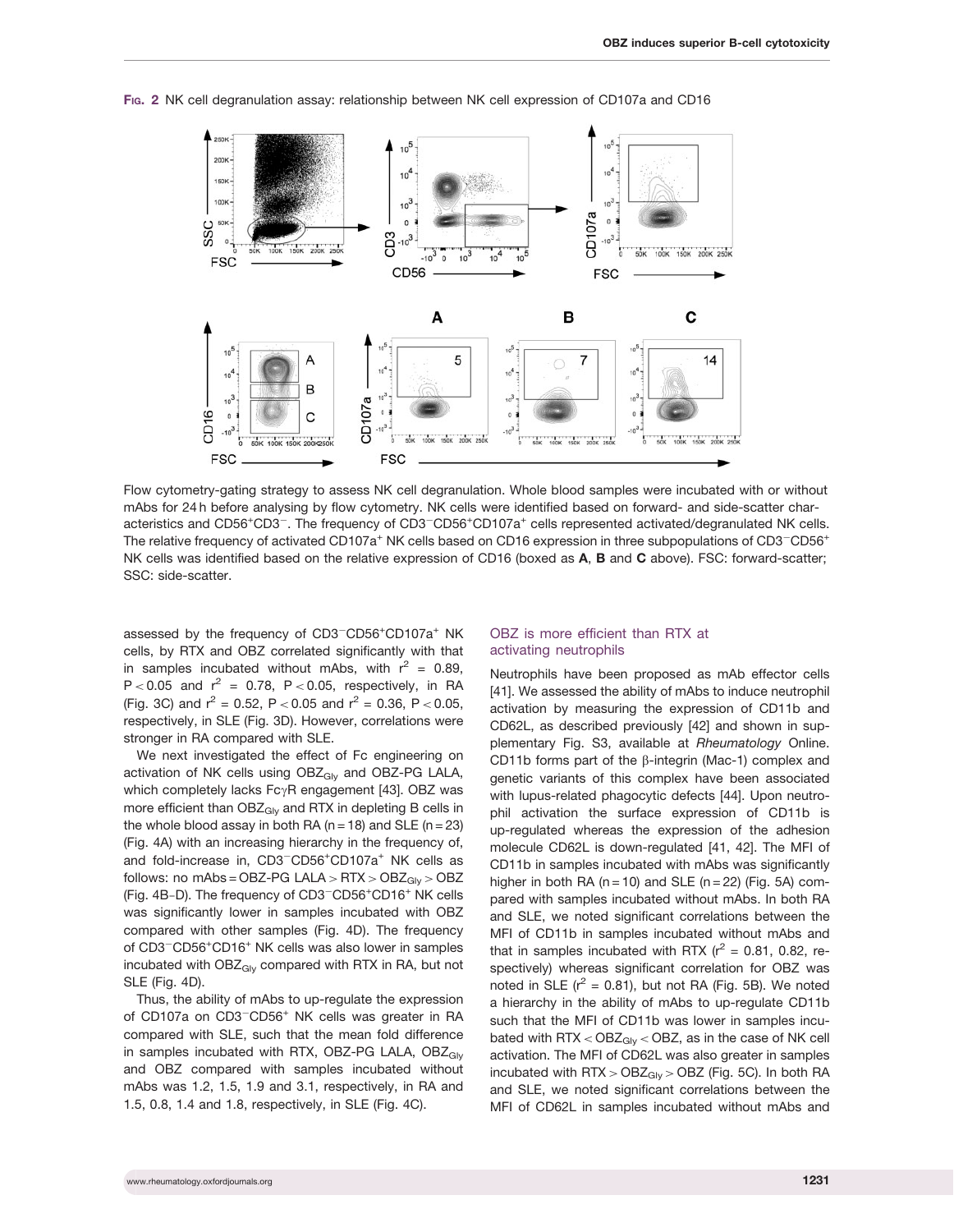

FIG. 3 Obinutuzumab is more efficient than rituximab at activating NK cells in RA and SLE patient samples

NK cell activation was assessed in whole blood assay using samples from patients with RA (n = 18) and SLE (n = 23) by the frequency of CD3<sup>-</sup>CD56<sup>+</sup> NK cells, CD3<sup>-</sup>CD56<sup>+</sup>CD107a<sup>+</sup> NK cells, CD3<sup>-</sup>CD56<sup>-</sup>CD16<sup>+</sup> NK cells as a percentage of total NK cells and CD19<sup>+</sup> cells after incubation in the absence (A) or presence (B) of RTX and OBZ and their relationship in RA (C) and SLE (D). Horizontal lines represent the median. \*P < 0.05; \*\*P < 0.005; \*\*\*P < 0.0001; ns: not significant; r<sup>2</sup>: Spearman's correlation coefficient. NT: not treated; OBZ<sub>Gly</sub>: obinutuzumab with glycosylated Fc; OBZ: obinutuzumab.

that in samples incubated with RTX  $(r^2 = 0.93, 0.91,$  respectively) and OBZ  $(r^2 = 0.64, 0.71,$  respectively) (Fig. 5D). Thus, the hierarchy of mAbs in their ability to activate neutrophils was  $OBZ > OBZ<sub>Gly</sub> > RTX$ . Thus, these data indicated that type II mAbs are superior to RTX in activating neutrophils in the whole blood assay in both RA and SLE samples. OBZ-PG LALA did not elicit significant changes for either marker in both RA ( $n = 7$ ) and SLE  $(n = 12)$  compared with samples incubated without mAbs.

## OBZ is more efficient than RTX at inducing direct cell death

We assessed DCD, using the Av assay as shown in [sup](http://rheumatology.oxfordjournals.org/lookup/suppl/doi:10.1093/rheumatology/kex067/-/DC1)[plementary Fig. S4](http://rheumatology.oxfordjournals.org/lookup/suppl/doi:10.1093/rheumatology/kex067/-/DC1), available at Rheumatology Online. The ability of OBZ to induce DCD was greater than that of RTX for both CD19<sup>+</sup> cells as a whole and the B cell subpopulations IgD<sup>+</sup>CD27<sup>-</sup> naïve cells and IgD<sup>-</sup>CD27<sup>+</sup> switched memory cells (Fig. 6A; RA,  $n = 5$  and SLE,  $n = 4$ ). The proportion of  $Av^+$  cells was highest for DN cells  $>$ IgD<sup>+</sup>CD27<sup>+</sup> unswitched memory cells > IgD<sup>-</sup>CD27<sup>+</sup> switched memory cells >  $lgD<sup>+</sup>CD27<sup>-</sup>$  naïve cells. Nonetheless, OBZ was superior to RTX at inducing DCD.

## Sensitivity of B cell subpopulations to deletion/DCD: relationship with expression of CD20,  $Fc\gamma$ RIIb and internalization

B cell subpopulations displayed varying ability to internalize mAbs such that IgD<sup>-</sup>CD27<sup>+</sup> switched memory cells internalized mAbs less than other B cell subpopulations; and IgD<sup>+</sup>CD27<sup>+</sup> unswitched memory cells internalized mAbs to a greater extent than other B cell subpopulations (Fig. 6C). Antagonizing the effects of  $Fc\gamma$ RIIb with AT10 significantly reduced internalization in both cases. When compared with naïve and  $IgD$ <sup>-</sup>CD27<sup>+</sup> switched memory cells, IgD<sup>+</sup>CD27<sup>+</sup> unswitched memory cells had significantly greater expression of CD20 (Fig. 6B) and  $Fc\gamma$ RIIb (Fig. 6D) and displayed significantly greater ability to internalize mAbs, whereas naïve and IgD<sup>-</sup>CD27<sup>+</sup> switched memory cells had significantly lower expression of CD20 and  $Fc\gamma$ RIIb and displayed significantly lower levels of internalization. DN cells had variable levels of expression of CD20 and Fc $\gamma$ RIIb, but internalized RTX to a significantly greater extent than IgD<sup>-</sup>CD27<sup>+</sup> switched memory cells. B cells from both RA and SLE samples consistently displayed low levels of OBZ internalization. Thus, there was no clear relationship between the susceptibility of B cell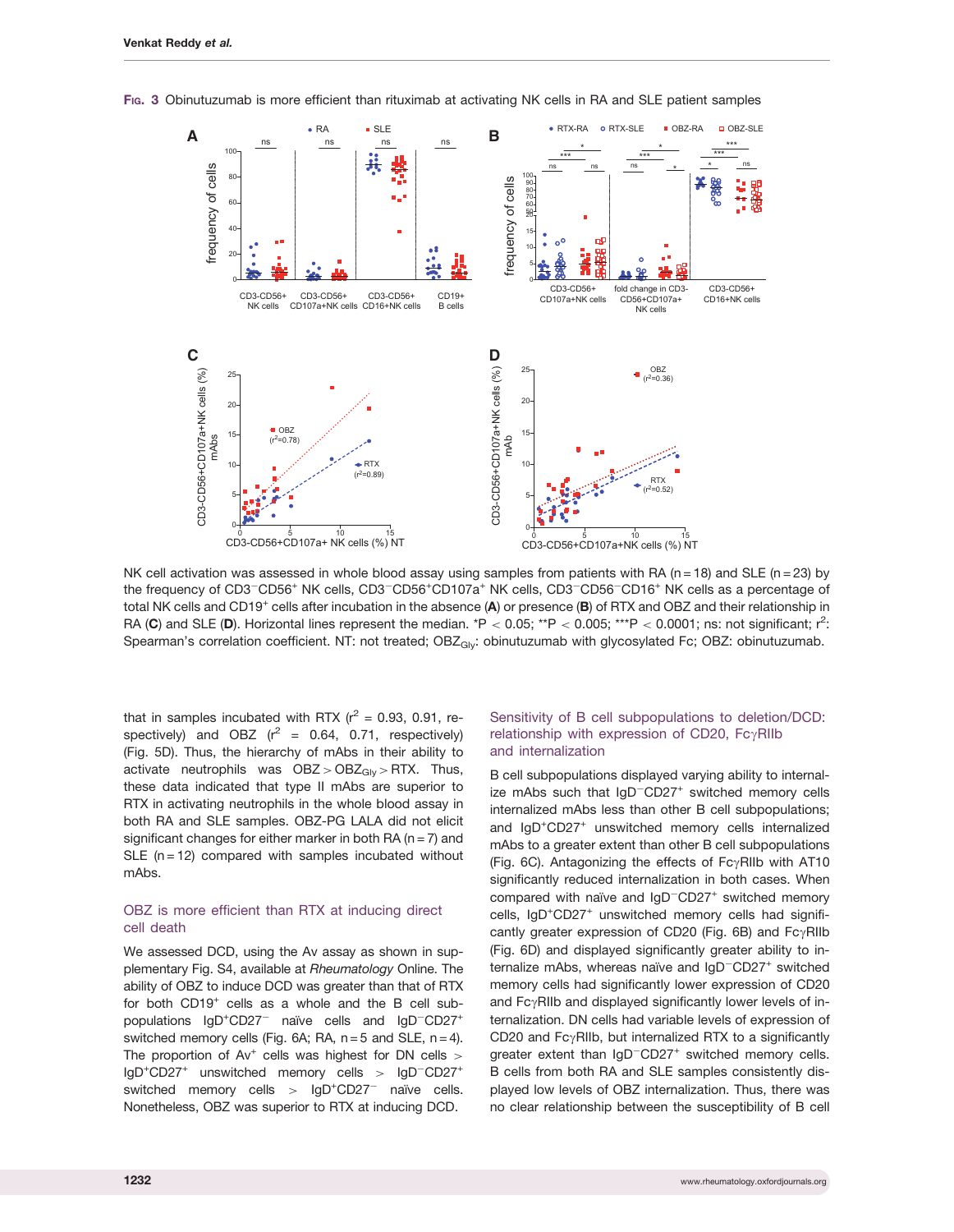

FIG. 4 Obinutuzumab induces superior NK cell-mediated cellular cytotoxicity to rituximab in RA and SLE patient samples

Whole blood B-cell depletion assays showing (A) the percentage B-cell depletion, (B) the frequency of CD3<sup>-</sup>CD56<sup>+</sup>CD107a<sup>+</sup> NK cells, (C) the relative increase in % CD3<sup>-</sup>CD56<sup>+</sup>CD107a<sup>+</sup> NK cells, and (D) the frequency of CD3<sup>-</sup>CD56<sup>+</sup>CD16<sup>+</sup> NK cells in samples from a subgroup of patients with RA (n = 18) and SLE (n = 23) after 24-h incubation with RTX, OBZ-LALA, OBZ<sub>Gly</sub> and OBZ. For the bar graphs, the error bars represent the median and interquartile ranges. \*P < 0.05; \*\*P < 0.005; \*\*\*P < 0.0001; ns: not significant. NT: not treated with mAbs; OBZ-LALA: obinutuzumab-PG LALA; OBZ<sub>Gly</sub>: obinutuzumab with glycosylated Fc similar to RTX; OBZ: obinutuzumab.

subpopulations to mAb-induced DCD and the ability to internalize mAbs or to express CD20 or  $Fc\gamma$ RIIb.

## **Discussion**

Our data show that OBZ, a type II anti-CD20 mAb with a glycomodified Fc, demonstrated at least 2-fold greater potency at deleting B cells from whole blood samples from patients with RA and SLE compared with RTX. This increased activity of OBZ was effected predominantly through  $Fc\gamma R$ -mediated effector mechanisms and DCD. In contrast, RTX recruited complement more efficiently for CDC, but was rapidly internalized and significantly less efficient at evoking ADCC and DCD. Our subsequent analysis revealed that the expression of the CD20 target molecule was less on IgD<sup>-</sup>CD27<sup>+</sup> switched memory and DN cells, perhaps accounting for their relative resistance to removal by RTX.

Target B cells can be deleted with anti-CD20 mAb through multiple mechanisms, with type I mAb engaging complement more effectively than type II mAb. Our findings of superior efficiency of OBZ over RTX at inducing B cell death, despite its inferior ability to recruit

complement, are consistent with previous data derived from in vitro studies on malignant B cells and/or cell lines [[22](#page-9-0), [28, 45](#page-10-0), [46\]](#page-10-0). The superior efficiency of OBZ in the whole blood assay was noted in all individual samples. Complement defects are characteristic of certain autoimmune conditions, such as SLE [\[13\]](#page-9-0), where, we speculate, OBZ may provide a mechanistic advantage over RTX.

The superior efficiency of OBZ in the whole blood assay despite inferior ability to evoke CDC suggests that the predominant mode of action of OBZ is through  $Fc\gamma R$ mediated effector mechanisms and/or DCD. While there was no difference between patients with RA and SLE in the frequency of activated NK cells that lacked CD16 expression and/or expressed CD107a, NK cells from patients with both RA and SLE responded less well to stimulation with RTX compared with OBZ. We found that activation of NK cells by anti-CD20 mAbs is also associated with down-regulation of CD16 revealing remarkable differences in activation of NK-cell subpopulations based on the relative expression of CD16 and up-regulation of the degranulation marker, CD107a. Whereas RTX was less efficient at activating NK cells in both RA and SLE, OBZ induced a greater fold-increase in activating NK cells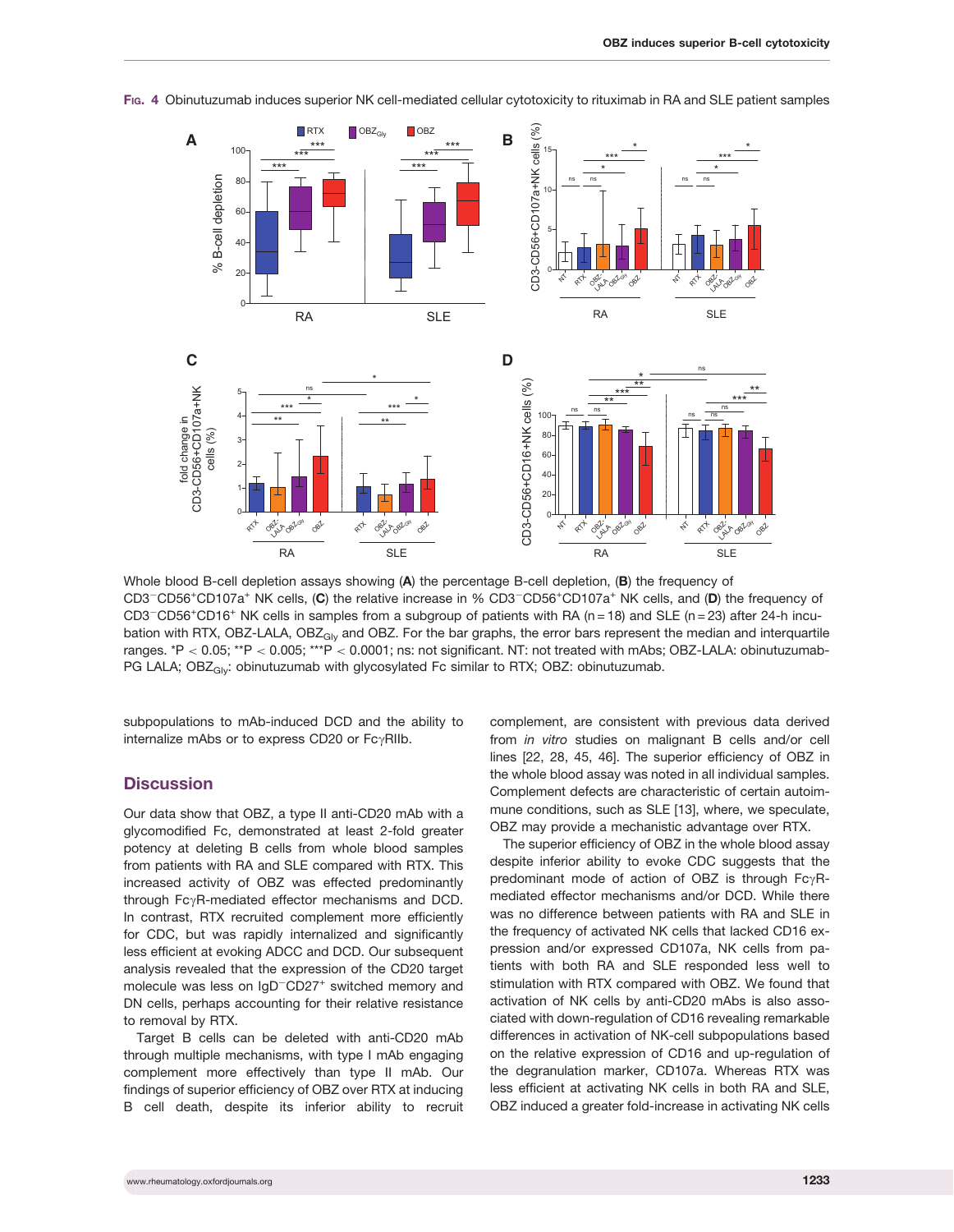

FIG. 5 Obinutuzumab is more efficient than rituximab at activating neutrophils in RA and SLE patient samples

Whole blood B-cell depletion assays showing (A) the mean fluorescence intensity (MFI) of CD11b, (B) the MFI of CD62L on CD15<sup>+</sup> neutrophils, and the relationship between (C) the MFI of CD11b and (D) the MFI of CD62L on CD15<sup>+</sup> neutrophils, in samples incubated with or without mAbs in RA ( $n = 10$ ) and SLE ( $n = 22$ ) samples. The median and interquartile ranges are represented by the error bars.  $r^2$ : Spearman's correlation coefficient; \*P < 0.05; \*\*P <0.005; \*\*\*P < 0.0001; ns: not significant. NT: not treated; OBZ-LALA: obinutuzumab-PG LALA; OBZ<sub>Gly</sub>: obinutuzumab with glycosylated Fc similar to RTX; OBZ: obinutuzumab.

in samples from patients with RA compared with SLE, suggesting SLE-associated NK cell defects may also contribute to poor depletion with RTX [\[14, 15](#page-9-0), [47\]](#page-10-0).

The relative inefficiency of RTX at evoking ADCC in vitro may, at least partly, be due to internalization of mAbs leading to reduced engagement with  $Fc\gamma R$ -bearing effector cells, as shown previously [[22,](#page-9-0) [36](#page-10-0)]. Afucosylation of Fc increases the affinity of IgG1 mAbs for CD16a with little effect on complement binding [[48](#page-10-0)], which may explain the superior efficiency of OBZ at activating NK cells in the whole blood assay even in the presence of complement [[49](#page-10-0)]. Therefore, the superior efficiency of OBZ at activating NK cells may be attributable to a greater surface accessibility owing to its type II nature and a greater affinity for CD16 conferred by afucosylation of Fc.

Our findings of superior neutrophil activation by OBZ compared with RTX in RA and SLE samples are consistent with studies in malignant B cells [\[41](#page-10-0)]. Polymorphisms of CD16b may at least partially account for the variability in

mAb-induced activation, most notable for RTX whereas afucosylation may have reduced this variability, as described previously [[41](#page-10-0)]. A number of polymorphisms of CD11b associated with SLE may have contributed to the variability between patients in neutrophil activation [[44](#page-10-0)], but regardless, glycoengineered OBZ was more efficient than wild type OBZ and RTX at inducing neutrophil activation.

Following RTX treatment, a small number of IgD<sup>-</sup>CD27<sup>+</sup> switched memory cells and DN cells are detectable in the peripheral blood of patients with RA and SLE [[5, 6](#page-9-0), [50\]](#page-10-0) suggesting relative resistance to depletion by RTX, perhaps due to lower levels of CD20 on IgD<sup>-</sup>CD27<sup>+</sup> switched memory cells and DN cells compared with IgD<sup>+</sup>CD27<sup>+</sup> unswitched memory cells. Surface expression of IgD and the activation state of B cells may also influence internalization of mAbs, compromising their cytotoxicity [[31](#page-10-0)]. Regardless, OBZ induced greater DCD in vitro in CD19<sup>+</sup> cells and IgD<sup>-</sup>CD27<sup>+</sup> switched memory cells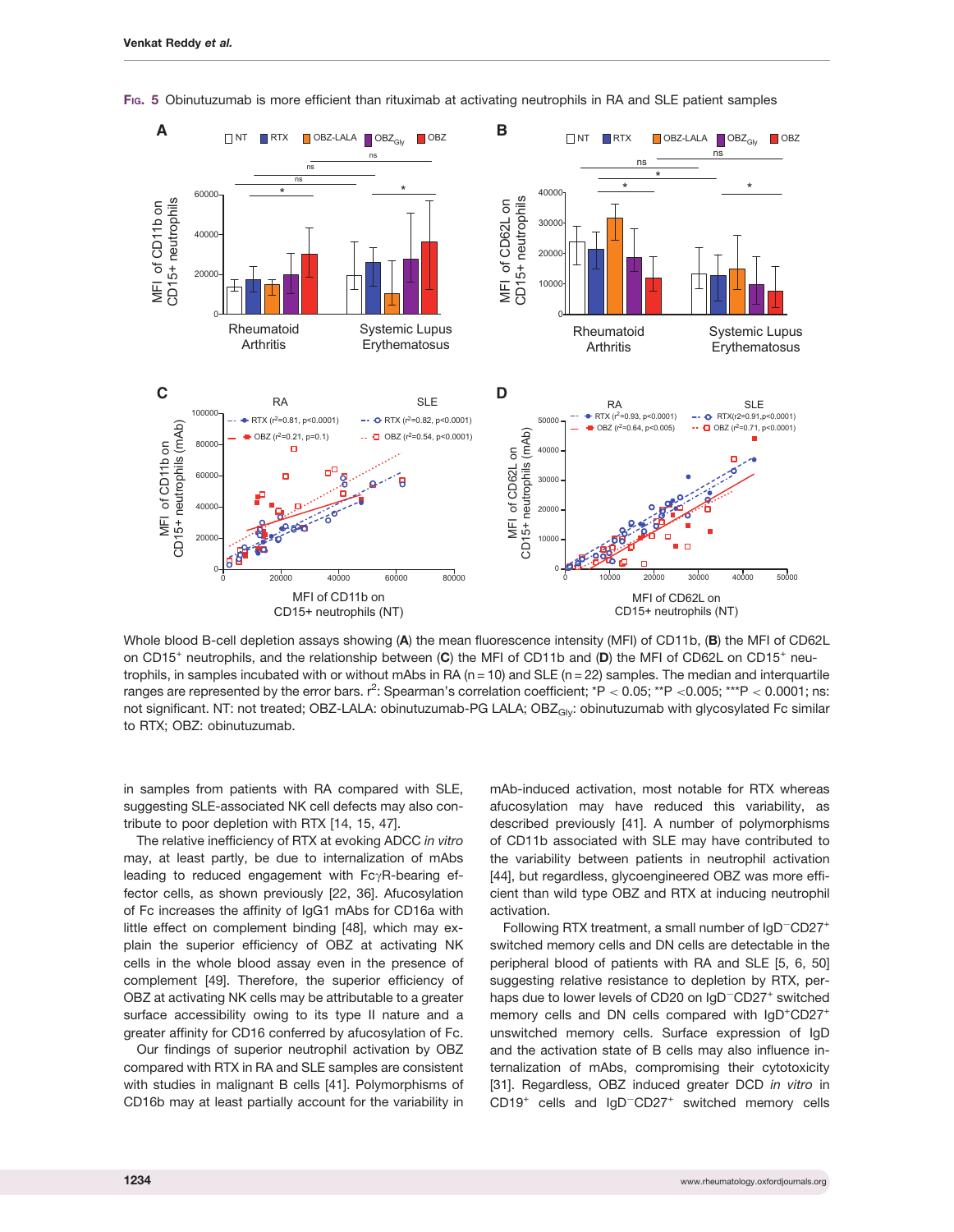

FIG. 6 Direct cell death, internalization and expression of CD20 and  $Fc\gamma$ RIIb in B cell subpopulations

In CD19<sup>+</sup>, IgD<sup>+</sup>CD27<sup>-</sup>, IgD<sup>+</sup>CD27<sup>+</sup>, IgD<sup>-</sup>CD27<sup>+</sup> and IgD<sup>-</sup>CD27<sup>-</sup> cells from patients with RA (n = 5) and SLE (n = 4), (A) the frequency of annexin  $V^+$  cells in samples,  $(B)$  the mean fluorescence intensity (MFI) of CD20,  $(C)$  the frequency of surface accessible mAbs, and  $(D)$  the MFI of Fc $\gamma$ RIIb. The error bars represent the median and interquartile ranges and box and whiskers the interquartile range, and the horizontal line in the box, the median. \*P  $< 0.05$ ; \*\*P  $< 0.005$ ; ns: not significant. AT10: anti-FcyRII mAb; OBZ: obinutuzumab.

from patients with RA and SLE, compared with RTX. These findings are similar to that in malignant B cells [[28](#page-10-0)].

The main limitations of this study are that all experiments were performed in vitro. Therefore, these results showing superior efficiency of OBZ to RTX may not translate into more efficient B cell depletion in vivo and/or in different tissues such as the lymph node, kidney and joint. Further, concomitant therapies may influence the pharmacokinetics of OBZ and have an impact on its overall efficiency to deplete B cells in patients with RA and SLE.

Disease- and host-associated immune deficiencies may contribute to incomplete depletion with RTX in some patients with RA and SLE leading to worse clinical responses. Phase II clinical studies are on-going to evaluate the efficacy of OBZ in patients with lupus nephritis (NCT02550652) and hypersensitized patients with end-stage renal disease awaiting transplantation

(NCT02586051). Our results showing superior efficiency of OBZ over RTX, noted in the whole blood assay, are likely due to  $Fc\gamma R$ -mediated effector mechanisms and DCD.

This study provides compelling mechanistic reasons for expecting better outcomes with OBZ as an alternative B cell depleting agent for patients with RA, and SLE in particular.

## Acknowledgements

V.R. was funded by an Arthritis Research UK Fellowship (20488) to and supported by Doris Hillier Grant (2013). D.A.I., V.R. and M.J.L. acknowledge the support of the BRC award to University College London and University College Hospital. The authors would like to thank Eve McLoughlin, Pauline Buck, Nichola Whitbread and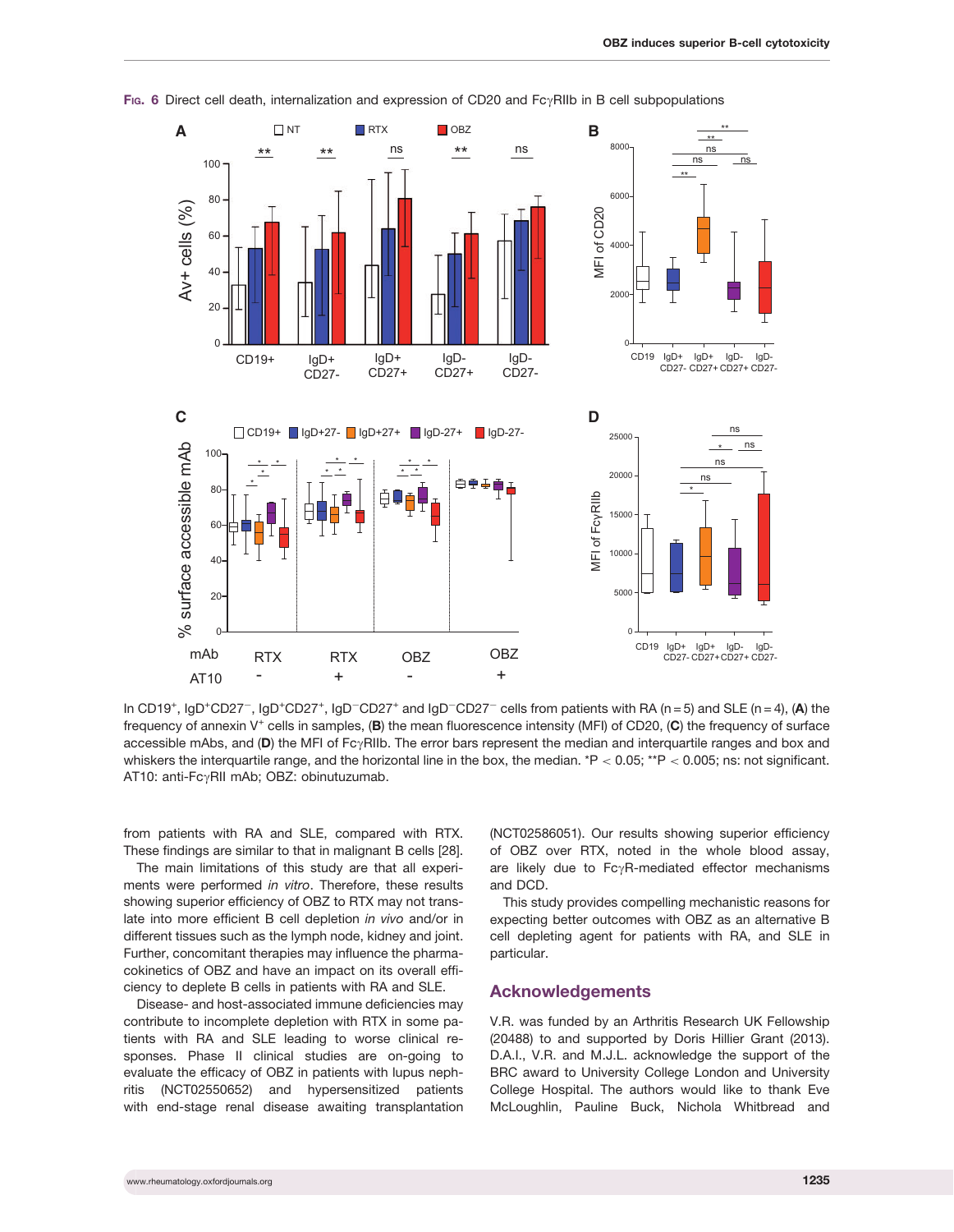<span id="page-9-0"></span>Samantha Moore for their help with recruiting and obtaining samples from patients for this study. Obinutuzumab was provided by Hoffmann La Roche.

Funding: This study was supported by Arthritis Research UK and Hoffmann La Roche.

Disclosure Statement: C.K. is an employee of and shareholder of Roche. M.S.C. acts as a consultant for Bioinvent and has received research grant support from Roche, GlaxoSmithKline and Gilead. V.R. has received a research grant from Roche. M.J.L. acted as a consultant for Roche and Genentech and received funds less than \$10 000 and support to attend educational conferences.

# Supplementary data

[Supplementary data](http://rheumatology.oxfordjournals.org/lookup/suppl/doi:10.1093/rheumatology/kex067/-/DC1) are available at Rheumatology Online.

## **References**

- 1 Vital EM, Rawstron AC, Dass S et al. Reduced-dose rituximab in rheumatoid arthritis: efficacy depends on degree of B cell depletion. Arthritis Rheum 2011;63:603-8.
- 2 Vital EM, Dass S, Buch MH et al. B cell biomarkers of rituximab responses in systemic lupus erythematosus. Arthritis Rheum 2011;63:3038-47.
- 3 Vital EM, Dass S, Buch MH, Rawstron AC, Emery P. An extra dose of rituximab improves clinical response in rheumatoid arthritis patients with initial incomplete B cell depletion: a randomised controlled trial. Ann Rheum Dis 2015;74:1195-201.
- 4 Dias SS, Rodriguez-Garcia V, Nguyen H, Pericleous C, Isenberg D. Longer duration of B cell depletion is associated with better outcome. Rheumatology 2015;54:1876-81.
- 5 Adlowitz DG, Barnard J, Biear JN et al. Expansion of activated peripheral blood memory B cells in rheumatoid arthritis, impact of B cell depletion therapy, and biomarkers of response. PLoS One 2015;10:e0128269.
- 6 Leandro MJ. B-cell subpopulations in humans and their differential susceptibility to depletion with anti-CD20 monoclonal antibodies. Arthritis Res Ther 2013;15 (Suppl 1):S3.
- 7 Iso Y, Sawada T, Kita J et al. Discrepancy of B cell frequency between periphery and spleen after rituximab treatment in ABO-incompatible liver transplantation. Hepatogastroenterology 2013;60:1624-6.
- 8 Kamburova EG, Koenen HJ, Borgman KJ et al. A single dose of rituximab does not deplete B cells in secondary lymphoid organs but alters phenotype and function. Am J Transplant 2013;13:1503-11.
- 9 Wallin EF, Jolly EC, Suchanek O et al. Human T-follicular helper and T-follicular regulatory cell maintenance is independent of germinal centers. Blood 2014;124:2666-74.
- 10 Gong Q, Ou Q, Ye S et al. Importance of cellular microenvironment and circulatory dynamics in B cell immunotherapy. J Immunol 2005;174:817-26.
- 11 Ruyssen-Witrand A, Rouanet S, Combe B et al. Fcgamma receptor type IIIA polymorphism influences treatment

outcomes in patients with rheumatoid arthritis treated with rituximab. Ann Rheum Dis 2012;71:875-7.

- 12 Anolik JH, Campbell D, Felgar RE et al. The relationship of FcgammaRIIIa genotype to degree of B cell depletion by rituximab in the treatment of systemic lupus erythematosus. Arthritis Rheum 2003;48:455-9.
- 13 Walport MJ. Complement and systemic lupus erythematosus. Arthritis Res 2002;4 (Suppl 3):S279-93.
- 14 Katz P, Zaytoun AM, Lee JH Jr, Panush RS, Longley S. Abnormal natural killer cell activity in systemic lupus erythematosus: an intrinsic defect in the lytic event. J Immunol 1982;129:1966-71.
- 15 Neighbour PA, Grayzel AI, Miller AE. Endogenous and interferon-augmented natural killer cell activity of human peripheral blood mononuclear cells in vitro. Studies of patients with multiple sclerosis, systemic lupus erythematosus or rheumatoid arthritis. Clin Exp Immunol 1982;49:11-21.
- 16 Fossati-Jimack L, Ling GS, Cortini A et al. Phagocytosis is the main CR3-mediated function affected by the lupusassociated variant of CD11b in human myeloid cells. PLoS One 2013;8:e57082.
- 17 Gaipl US, Voll RE, Sheriff A et al. Impaired clearance of dying cells in systemic lupus erythematosus. Autoimmun Rev 2005;4:189-94.
- 18 Frank MM, Hamburger MI, Lawley TJ, Kimberly RP, Plotz PH. Defective reticuloendothelial system Fc-receptor function in systemic lupus erythematosus. N Engl J Med 1979;300:518-23.
- 19 Reddy V, Dahal LN, Cragg MS, Leandro M. Optimising B-cell depletion in autoimmune disease: is obinutuzumab the answer? Drug Discov Today 2016;21:1330-8.
- 20 Lim SH, Vaughan AT, Ashton-Key M et al. Fc gamma receptor IIb on target B cells promotes rituximab internalization and reduces clinical efficacy. Blood 2011;118:2530-40.
- 21 Vaughan AT, Iriyama C, Beers SA et al. Inhibitory FcgammaRIIb (CD32b) becomes activated by therapeutic mAb in both cis and trans and drives internalization according to antibody specificity. Blood 2014;123:669-77.
- 22 Tipton TR, Roghanian A, Oldham RJ et al. Antigenic modulation limits the effector cell mechanisms employed by type I anti-CD20 monoclonal antibodies. Blood 2015;125:1901-9.
- 23 Beers SA, Chan CH, James S et al. Type II (tositumomab) anti-CD20 monoclonal antibody out performs type I (rituximab-like) reagents in B-cell depletion regardless of complement activation. Blood 2008;112:4170-7.
- 24 Lee CS, Ashton-Key M, Cogliatti S et al. Expression of the inhibitory Fc gamma receptor IIB (FCGR2B, CD32B) on follicular lymphoma cells lowers the response rate to rituximab monotherapy (SAKK 35/98). Br J Haematol 2015;168:145-8.
- 25 Taylor PC, Quattrocchi E, Mallett S et al. Ofatumumab, a fully human anti-CD20 monoclonal antibody, in biologicalnaive, rheumatoid arthritis patients with an inadequate response to methotrexate: a randomised, double-blind, placebo-controlled clinical trial. Ann Rheum Dis 2011;70:2119-25.